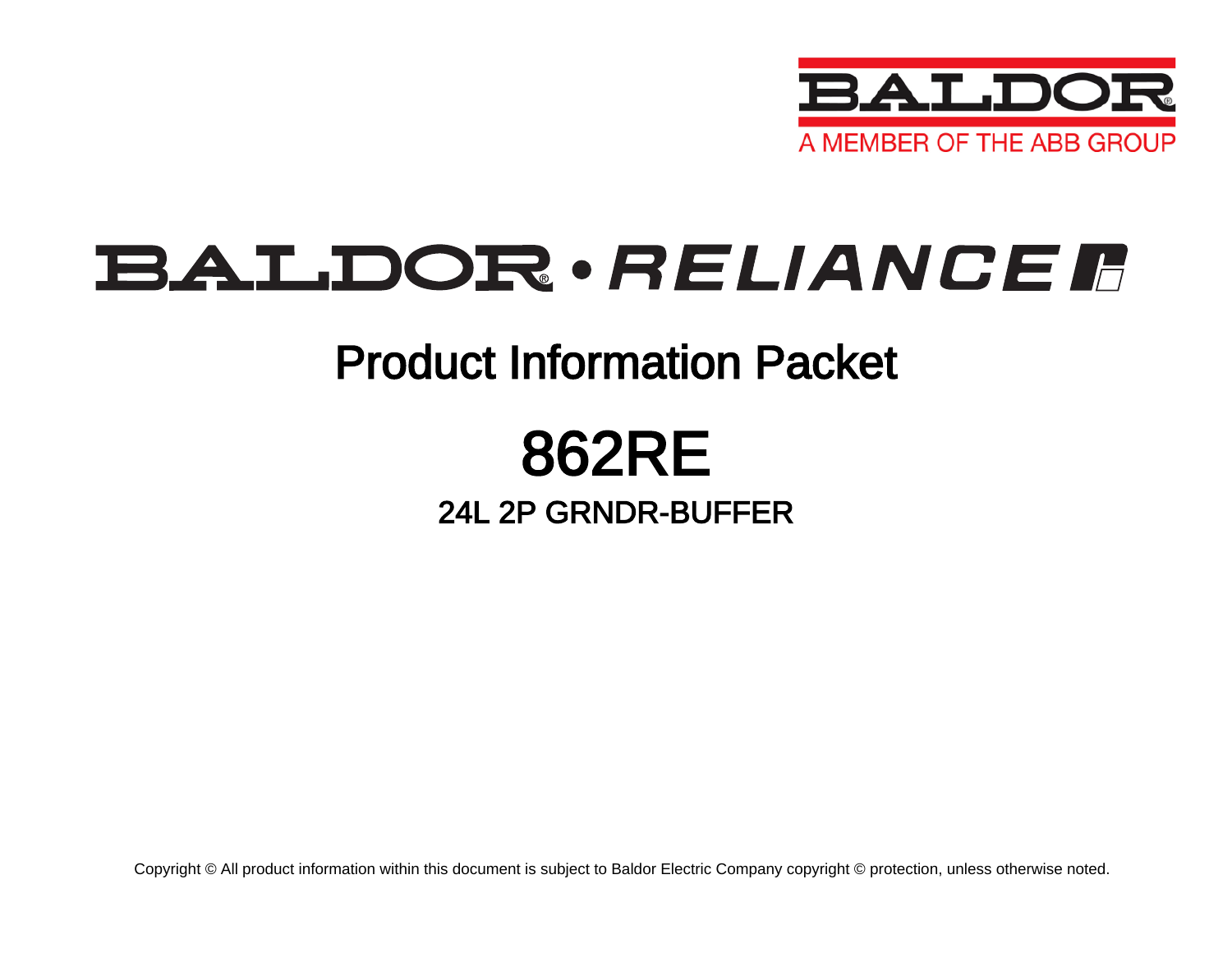### BALDOR · RELIANCE FRIMATION Packet: 862RE - 24L 2P GRNDR-BUFFER

| <b>Part Detail</b> |             |                |                |             |              |                      |            |
|--------------------|-------------|----------------|----------------|-------------|--------------|----------------------|------------|
| Revision:          | R           | Status:        | PRD/A          | Change #:   |              | Proprietary:         | No         |
| Type:              | <b>AC</b>   | Prod. Type:    | 3524L          | Elec. Spec: | G8WG0070     | CD Diagram:          | CD2033     |
| Enclosure:         | <b>TENV</b> | Mfg Plant:     |                | Mech. Spec: | G8-360       | Layout:              | G8LY0335   |
| Frame:             |             | Mounting:      | F <sub>1</sub> | Poles:      | 02           | <b>Created Date:</b> | 08-29-2008 |
| Base:              | <b>RG</b>   | Rotation:      | <b>FOS</b>     | Insulation: | B            | Eff. Date:           | 08-27-2015 |
| Leads:             | 5#18        |                |                |             | Replaced By: |                      |            |
| Literature:        |             | Elec. Diagram: |                |             |              |                      |            |

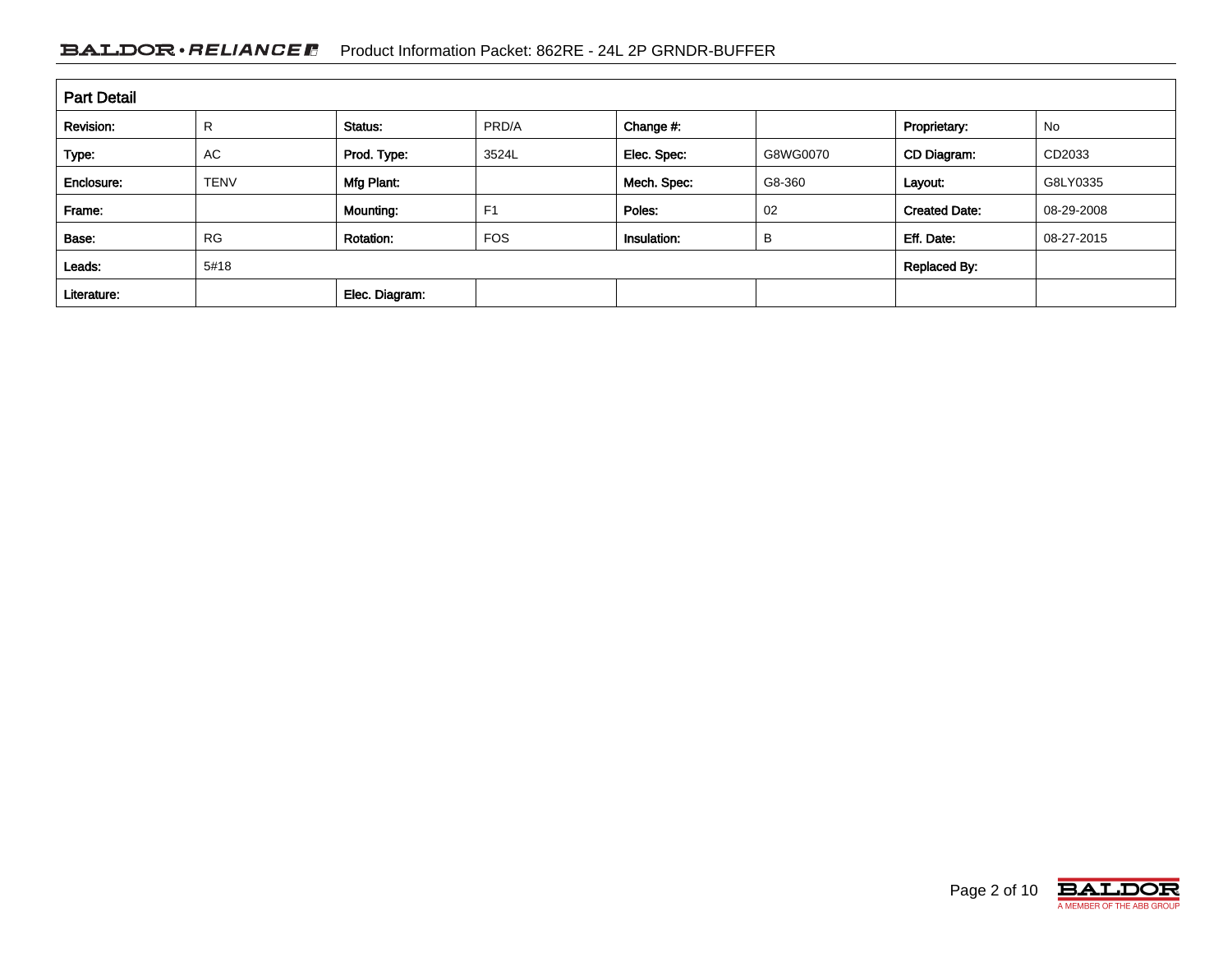#### BALDOR · RELIANCE FRIMATION Packet: 862RE - 24L 2P GRNDR-BUFFER

| Nameplate NP3118 |             |              |         |
|------------------|-------------|--------------|---------|
| CAT.NO.          | 862RE       |              |         |
| HP               | .75         | <b>VOLTS</b> | 115/230 |
| <b>PHASE</b>     |             | <b>AMPS</b>  | 8.6/4.3 |
| HZ               | 60          | <b>RPM</b>   | 3600    |
| SER.NO           |             |              |         |
| SPEC.            | G8-360-0070 |              |         |

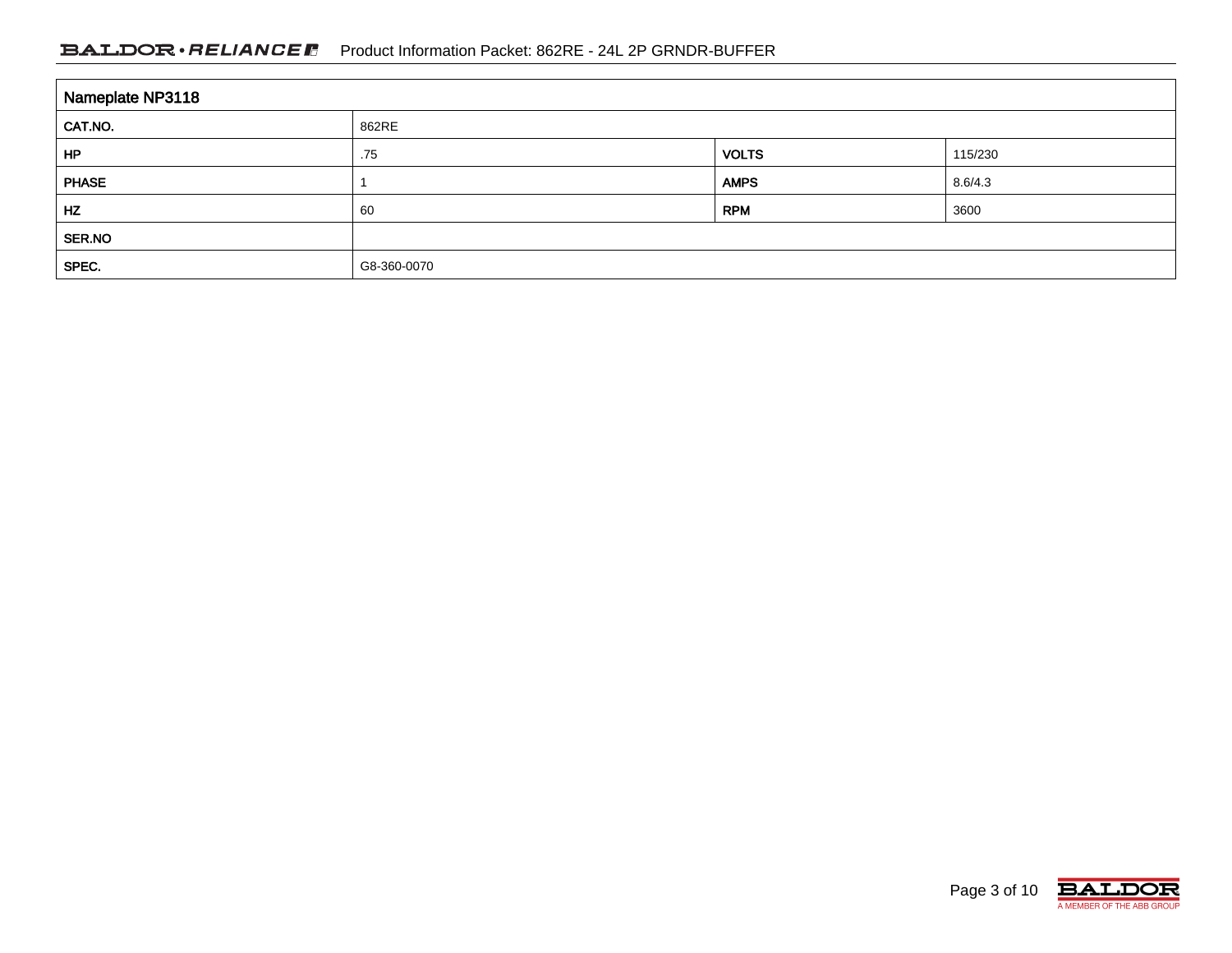| <b>Parts List</b>  |                                             |          |  |
|--------------------|---------------------------------------------|----------|--|
| <b>Part Number</b> | <b>Description</b>                          | Quantity |  |
| SA174909           | SA G8-360-0070                              | 1.000 EA |  |
| RA163029           | RA G8-360-0070                              | 1.000 EA |  |
| RE1014             | RELAY, MTR START, CURRENT SENSING, 4CR3-745 | 1.000 EA |  |
| EC1189A02SP        | 61B2D120189NNBA ELEC CAP, 189-227MFD, 12    | 1.000 EA |  |
| G8BA3000           | G8 & G10 BASE                               | 1.000 EA |  |
| 19XX2510A14        | 1/4-10 X 7/8 HEX HD PLASTITE SCREW          | 4.000 EA |  |
| HW1000A25          | 1/4 SAE FLAT WASHER (FS)                    | 4.000 EA |  |
| HW1003A50          | LOCKWASHER, 1/2", EXT. TOOTHZINC PLATED     | 1.000 EA |  |
| 51XN1032A04        | 10-32 X 0.25 HX WS SL SR                    | 2.000 EA |  |
| XY1032A02          | 10-32 HEX NUT DIRECTIONAL SERRATION         | 2.000 EA |  |
| WD1000A03          | 41531 AMP FLG.TERM,4M/REEL(2.5MIL)          | 2.000 EA |  |
| WD1000A04          | 1-480307-1AMP REC(200/PKG)ACC#081693-10-    | 2.000 EA |  |
| 51XF1032G06        | 10/32X3/8 HXSSTD SER TYPEFX                 | 1.000 EA |  |
| 11XW1032G06        | 10-32 X .38, TAPTITE II, HEX WSHR SLTD U    | 1.000 EA |  |
| HW3001B01          | BRASS CUP WASHER, FOR #8 SCREW              | 1.000 EA |  |
| LD5001A02          | CORD & PLUG ASSY 18-3 SJT .33 DIA, 10 AM    | 1.000 EA |  |
| WD4102A01          | SR-6L-1 HEYCO STRN RELIEF OR 23MPO6L10 M    | 1.000 EA |  |
| G8CB4500A11        | BASE COVER DRILLED FOR ELECTRONIC BRAKE     | 1.000 EA |  |
| 51XW0832A07        | 8-32 X .44, TAPTITE II, HEX WSHR SLTD SE    | 2.000 EA |  |
| RM1005A01SP        | BUMPER- #2089 (R-R CO)                      | 4.000 EA |  |
| 15XF1032A10        | 10-32X5/8 PIN HD PHL TY FSEE JT             | 4.000 EA |  |
| 15XN0632A08        | SCREW, 6/32 X 1/2" PAN                      | 2.000 EA |  |
| XY0632A02          | 6-32 HEX NUT                                | 2.000 EA |  |
| G8EP3900A01SP      | ENDPLATE, MACH                              | 1.000 EA |  |

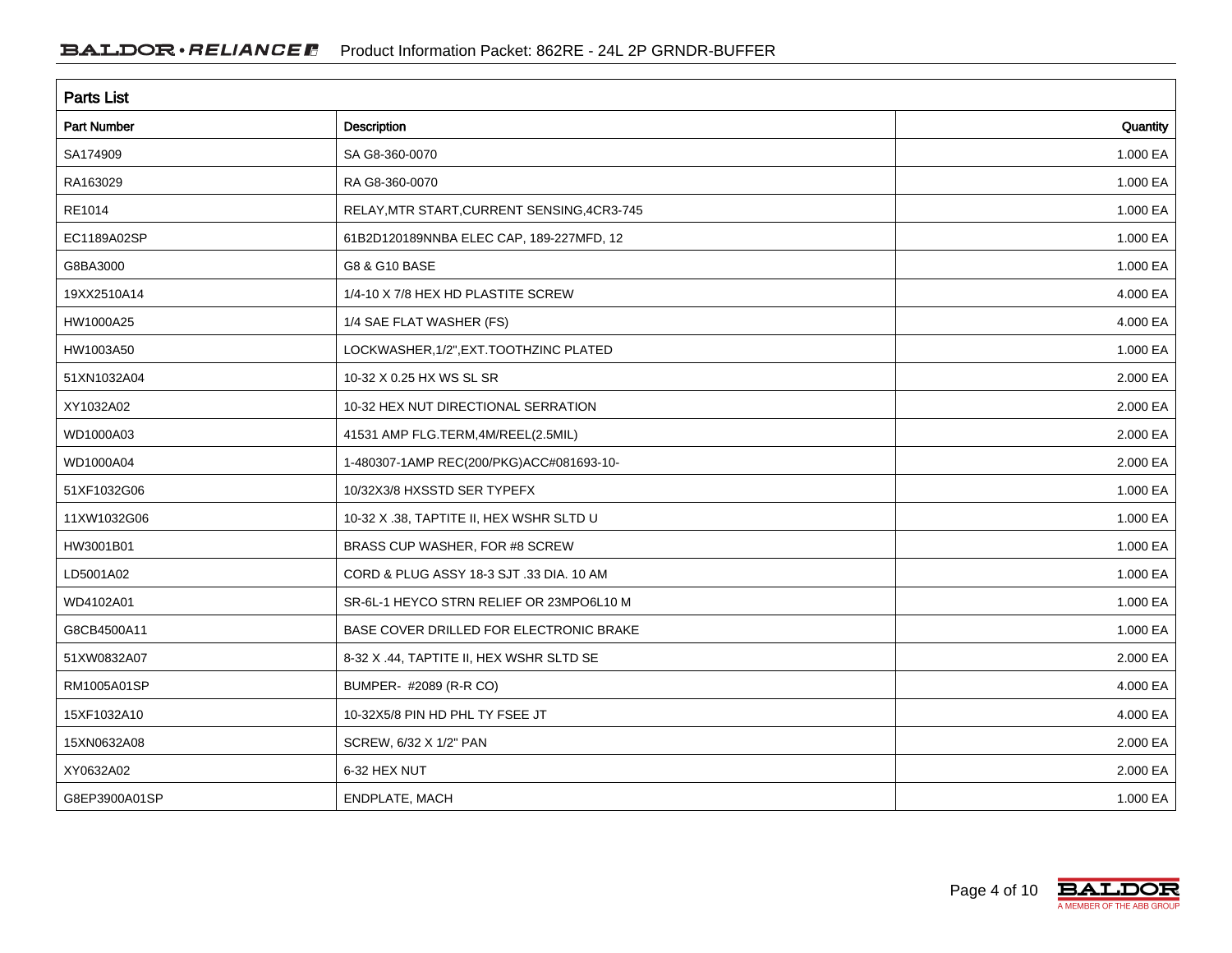| Parts List (continued) |                                          |          |  |
|------------------------|------------------------------------------|----------|--|
| <b>Part Number</b>     | Description                              | Quantity |  |
| G8EP3900A01SP          | ENDPLATE, MACH                           | 1.000 EA |  |
| MJ1000A75              | GREASE, POLYREX EM EXXON (USe 4824-15A)  | 0.050 LB |  |
| HW5100A06              | W2420-025 WVY WSHR (WB)                  | 2.000 EA |  |
| HA1000A34              | DR2463A .02 BRG GUARD B N                | 1.000 EA |  |
| HA3100A14              | THRUBOLT 10-32 X 7.875                   | 4.000 EA |  |
| HA1000A34              | DR2463A .02 BRG GUARD B N                | 1.000 EA |  |
| XY1032A02              | 10-32 HEX NUT DIRECTIONAL SERRATION      | 4.000 EA |  |
| G8FH1800A02            | <b>GRINDER GUARD, MACH</b>               | 1.000 EA |  |
| 19XW2520A16            | SCREW, 1/4-20X1 TAPTITE-II OR ROLOC 91   | 4.000 EA |  |
| G8FH1802A02            | <b>GRINDER GUARD, MACH</b>               | 1.000 EA |  |
| 19XW2520A16            | SCREW, 1/4-20X1 TAPTITE-II OR ROLOC 91   | 4.000 EA |  |
| HA6048A01SP            | SUPPORT, TOOL REST, STAMPED PLATED       | 1.000 EA |  |
| 10XN2520A08            | 1/4-20X1/2 HEX HEAD CAP                  | 1.000 EA |  |
| HW1001A25              | LOCKWASHER 1/4, ZINC PLT .493 OD, .255 I | 1.000 EA |  |
| HW1000A25              | 1/4 SAE FLAT WASHER (FS)                 | 1.000 EA |  |
| HA6048A01SP            | SUPPORT, TOOL REST, STAMPED PLATED       | 1.000 EA |  |
| 10XN2520A08            | 1/4-20X1/2 HEX HEAD CAP                  | 1.000 EA |  |
| HW1001A25              | LOCKWASHER 1/4, ZINC PLT .493 OD, .255 I | 1.000 EA |  |
| HW1000A25              | 1/4 SAE FLAT WASHER (FS)                 | 1.000 EA |  |
| G7AP1010A01SP          | TOOL REST, LEFT/RIGHT HAND 11GA H.R. STE | 1.000 EA |  |
| 83XN2520A08            | 1/4-20 X 1/2 LONG CARRIAGE BOLT          | 1.000 EA |  |
| XY2520A12              | 1/4-20 HEX NUT, DIRECTIONAL SERRATIONS   | 1.000 EA |  |
| G7AP1010A01SP          | TOOL REST, LEFT/RIGHT HAND 11GA H.R. STE | 1.000 EA |  |
| 83XN2520A08            | 1/4-20 X 1/2 LONG CARRIAGE BOLT          | 1.000 EA |  |

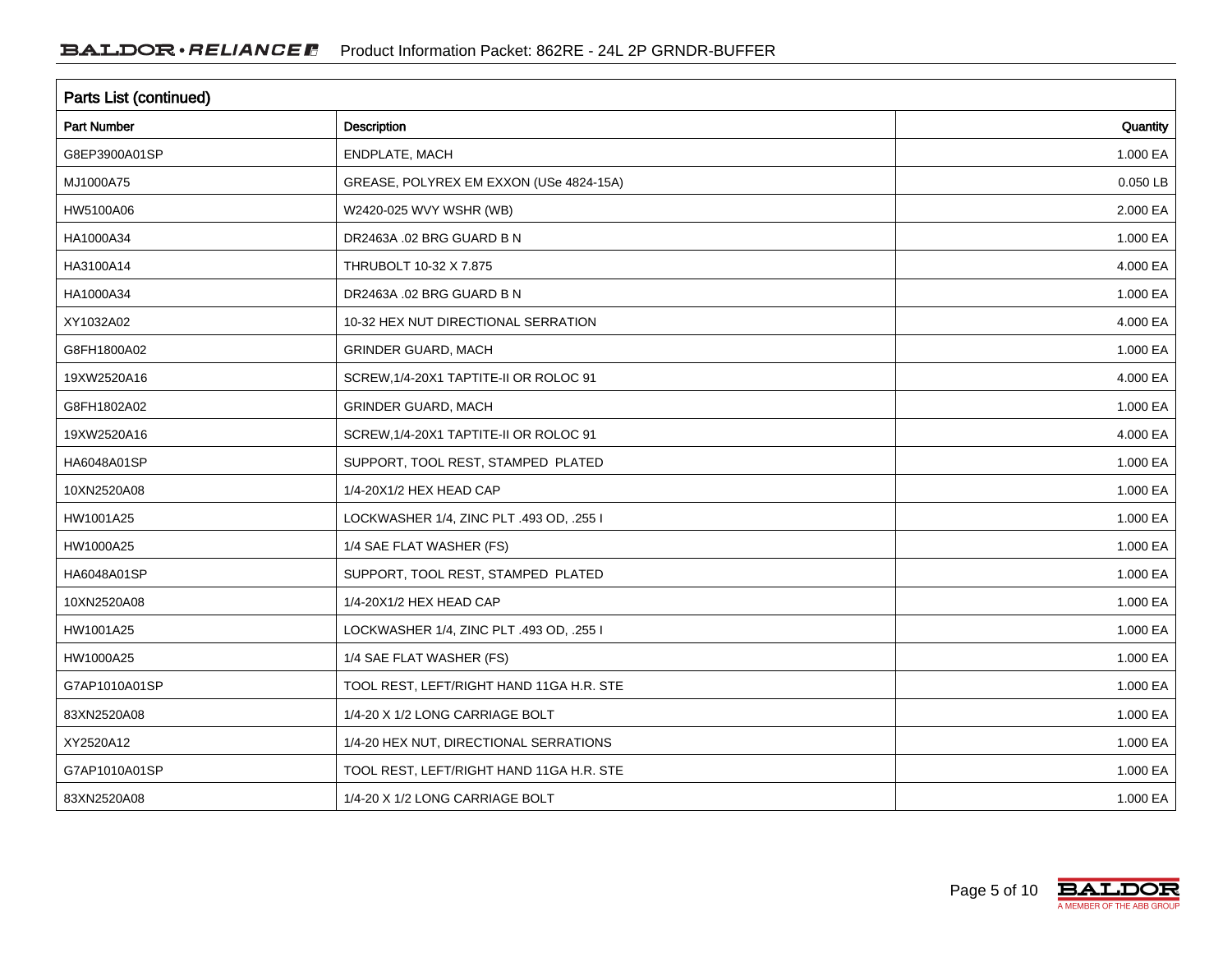| XY2520A12     | 1/4-20 HEX NUT, DIRECTIONAL SERRATIONS   | 1.000 EA |
|---------------|------------------------------------------|----------|
| G6AP1002A01SP | SPARK BREAKER-6",7" & 8" GRINDERS        | 1.000 EA |
| 10XN3118A12   | 5/16-18 X 3/4 HEX HEAD CAP               | 1.000 EA |
| HW1001A31     | LOCKWASHER 5/16, ZINC PLT.591 OD, .319 I | 1.000 EA |
|               |                                          |          |
| HW1000A31     | 5/16 SAE FL WSHR NARROW, ID=.344, OD=.62 | 1.000 EA |
| G6AP1002A01SP | SPARK BREAKER-6",7" & 8" GRINDERS        | 1.000 EA |
| 10XN3118A12   | 5/16-18 X 3/4 HEX HEAD CAP               | 1.000 EA |
| HW1001A31     | LOCKWASHER 5/16, ZINC PLT.591 OD, .319 I | 1.000 EA |
| HW1000A31     | 5/16 SAE FL WSHR NARROW, ID=.344, OD=.62 | 1.000 EA |
| HA6098        | WHEEL FLANGE, CAST                       | 2.000 EA |
| HA6098        | WHEEL FLANGE, CAST                       | 2.000 EA |
| HW3020E04     | 1/8 X 3/8 A GROOVE PIN (DRIV-LOCK #118   | 1.000 EA |
| HW3020E04     | 1/8 X 3/8 A GROOVE PIN (DRIV-LOCK #118   | 1.000 EA |
| G8AP3000A01   | A36N5V10 8X1X3/4 36GRIT X                | 1.000 EA |
| G8AP3002      | WHEEL, WIRE BRUSH #W82                   | 1.000 EA |
| HW1000A75     | WASHER, 3/4 FLAT, ZN                     | 4.000 EA |
| XY7510A12SP   | 3/4-10 NUT R.H. HEX (NC) ZINC PLATED     | 1.000 EA |
| XY7510A62SP   | 3/4-10 NUT L.H. HEX (NC) (F/S)           | 1.000 EA |
| G8FH1801A01SP | GUARD COVER - R.H. 8" GRINDER            | 1.000 EA |
| 10XN2520A16   | 1/4-20 X 1 HEX HEAD CAP SCR, ZINC PLATED | 4.000 EA |
| G8FH1803A01SP | GUARD COVER - L.H. 8" GRINDER            | 1.000 EA |
| 10XN2520A16   | 1/4-20 X 1 HEX HEAD CAP SCR, ZINC PLATED | 4.000 EA |
| G7AP5001A01   | EYE SHIELD ASSEM.-7",8",10",12"&14"GRIND | 1.000 EA |
| 85XU0407S04   | 4X1/4 U DRIVE PIN STAINLESS              | 2.000 EA |
| SP9000SP      | 80600BJ A-H OR 1520237-2 TYCO;2PST,125/2 | 1.000 EA |
| HA6003A33ZP   | CLAMP, CAPACITOR ZINC PLATED             | 1.000 EA |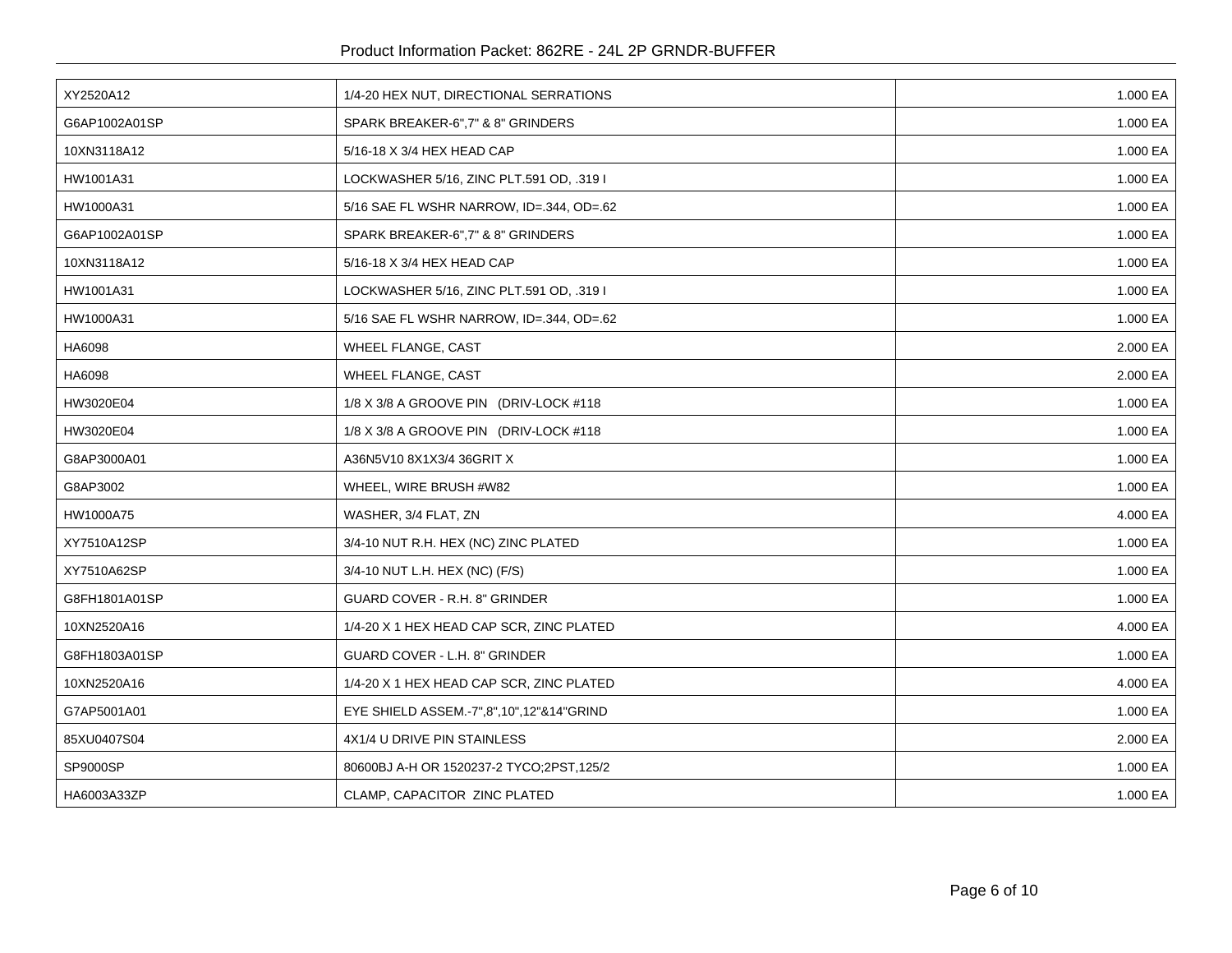| MG1000R01    | 400-0113 H/F BALDOR BIG RED LAC (5G)     | $0.017$ GA $ $     |
|--------------|------------------------------------------|--------------------|
| LC0279A01    | 1PH, DV, FIX, GRINDER, CONN FOR LV       | 1.000 EA $ $       |
| MG1500G03    | PRIMER-S4318E GEMINI 5 GA, HC9068        | $0.010$ GA $\vert$ |
| LB1119N      | <b>WARNING LABEL</b>                     | 1.000 EA $ $       |
| LB1388A01    | CONSOLIDATED GRINDER LABEL FOR 6", 7", 8 | 1.000 EA $ $       |
| NP3118       | ALUM GRINDERS-BUFFERS NO LOGO'S          | 1.000 EA $ $       |
| G0PA1000     | PKG GRP, PRINT<br>PK1026A06              | 1.000 EA $ $       |
| <b>MN907</b> | INSTR MANUAL GRINDER-BUFFER/WIRE BRUSH   | 1.000 EA $ $       |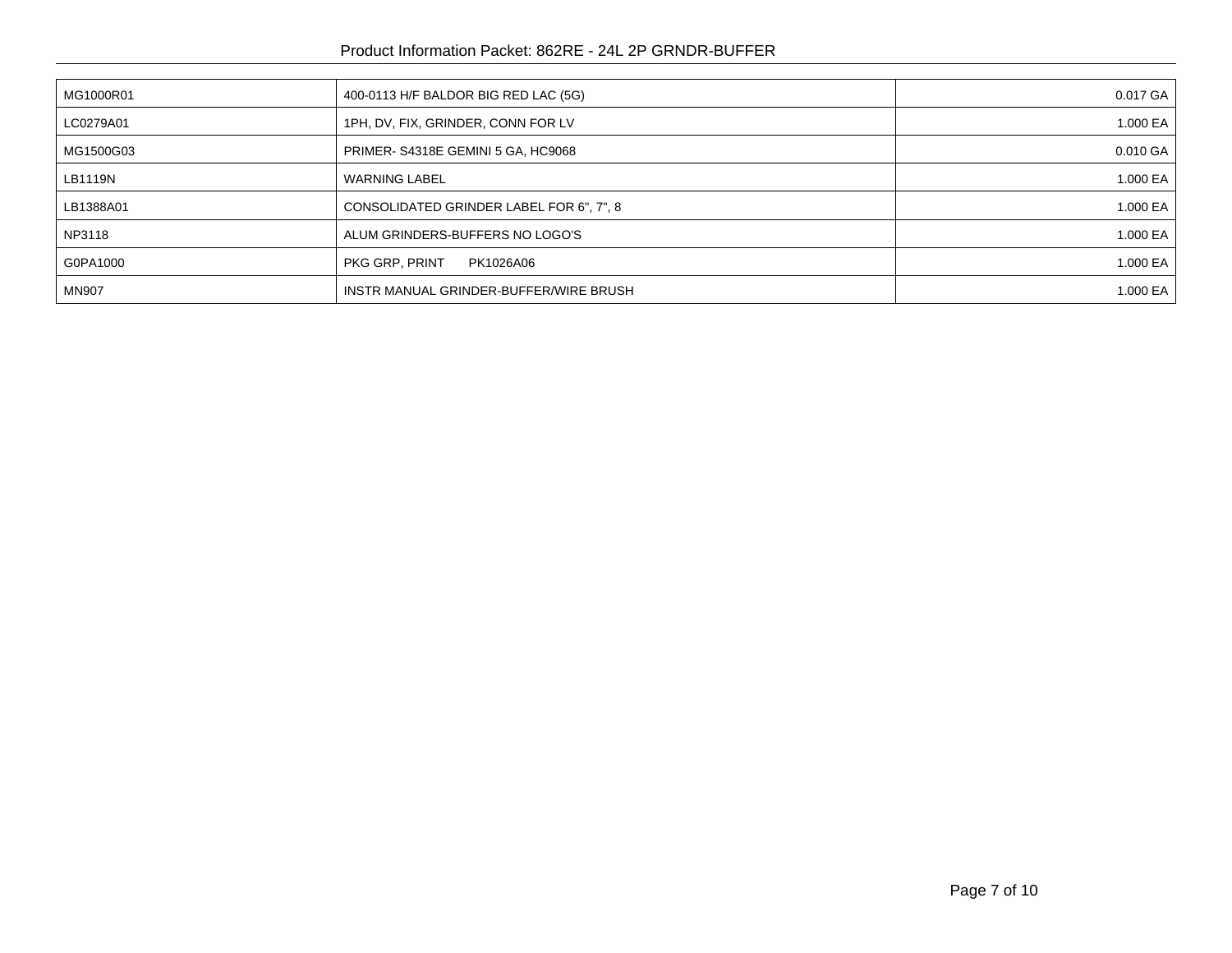| <b>Accessories</b> |                                         |                   |  |
|--------------------|-----------------------------------------|-------------------|--|
| <b>Part Number</b> | Description                             | <b>Multiplier</b> |  |
| GA16RE             | PEDESTAL LIGHT INDUSTRIAL, STEEL-RED    | A8                |  |
| GA14R              | PEDESTAL FABRICATED STEEL W/SHELVES-RED | A8                |  |
| GA16R              | PEDESTAL IND., CAST IRON 6" - 10" RED   | A8                |  |
| <b>B80</b>         | 8" 36 GRIT GRINDING WHEEL               |                   |  |
| <b>B81</b>         | 8" 60 GRIT GRINDING WHEEL               | A8                |  |
| W82                | 8" WIRE BRUSH WHEEL                     | A8                |  |
| GA9R               | PAIR LIGHTED EYESHIELDS-RED             | A8                |  |
| GA9SR              | PAIR LIGHTED EYESHIELD W/ON-OFF-RED     | A8                |  |
| BQ1-015-CC         | 1PH Brake, NEMA 1,110-125 VAC, 50/60Hz  | <b>P1</b>         |  |
| BQ1-015-CP         | 1PH Brake, Panel 110-125 VAC, 50/60 Hz  |                   |  |

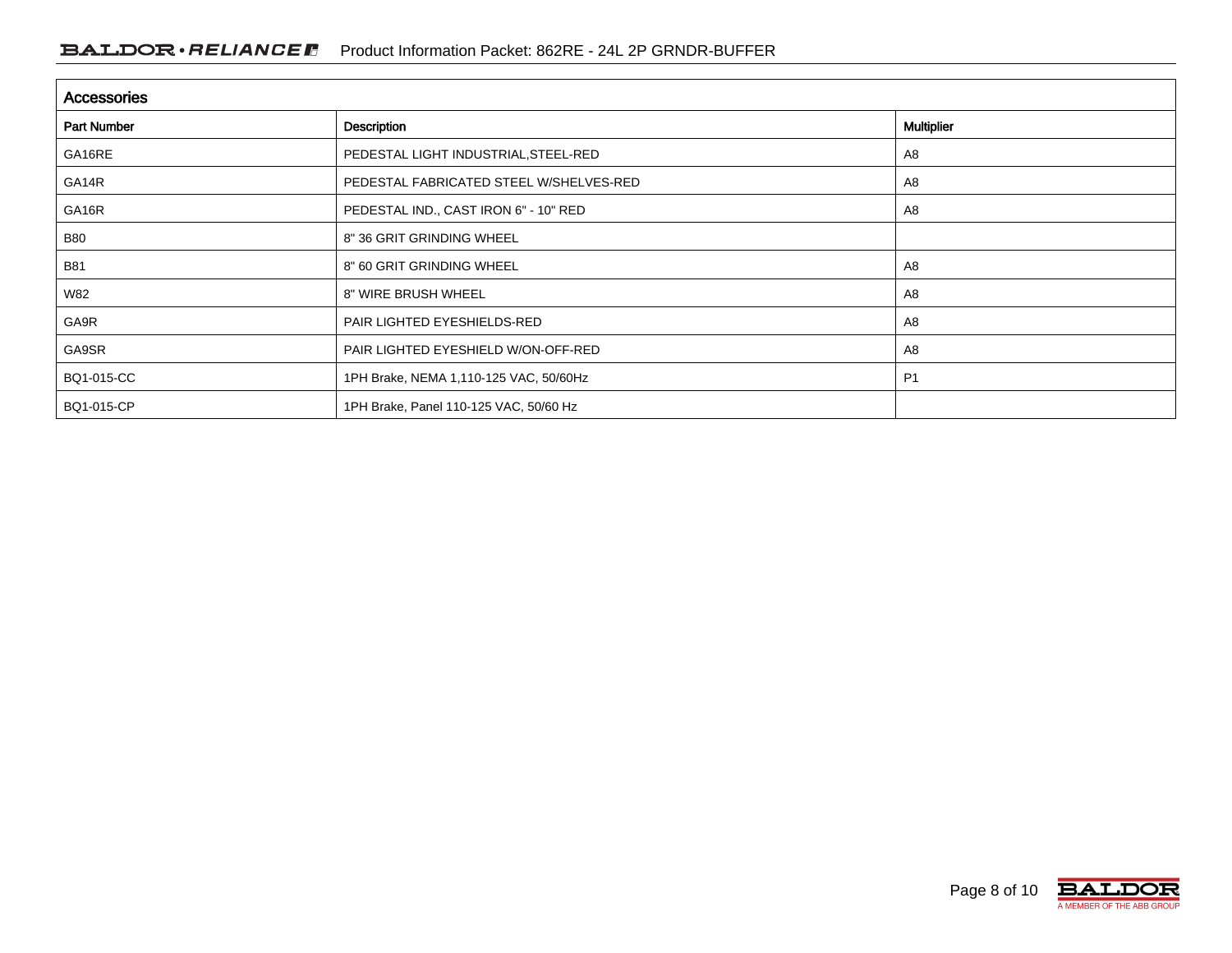